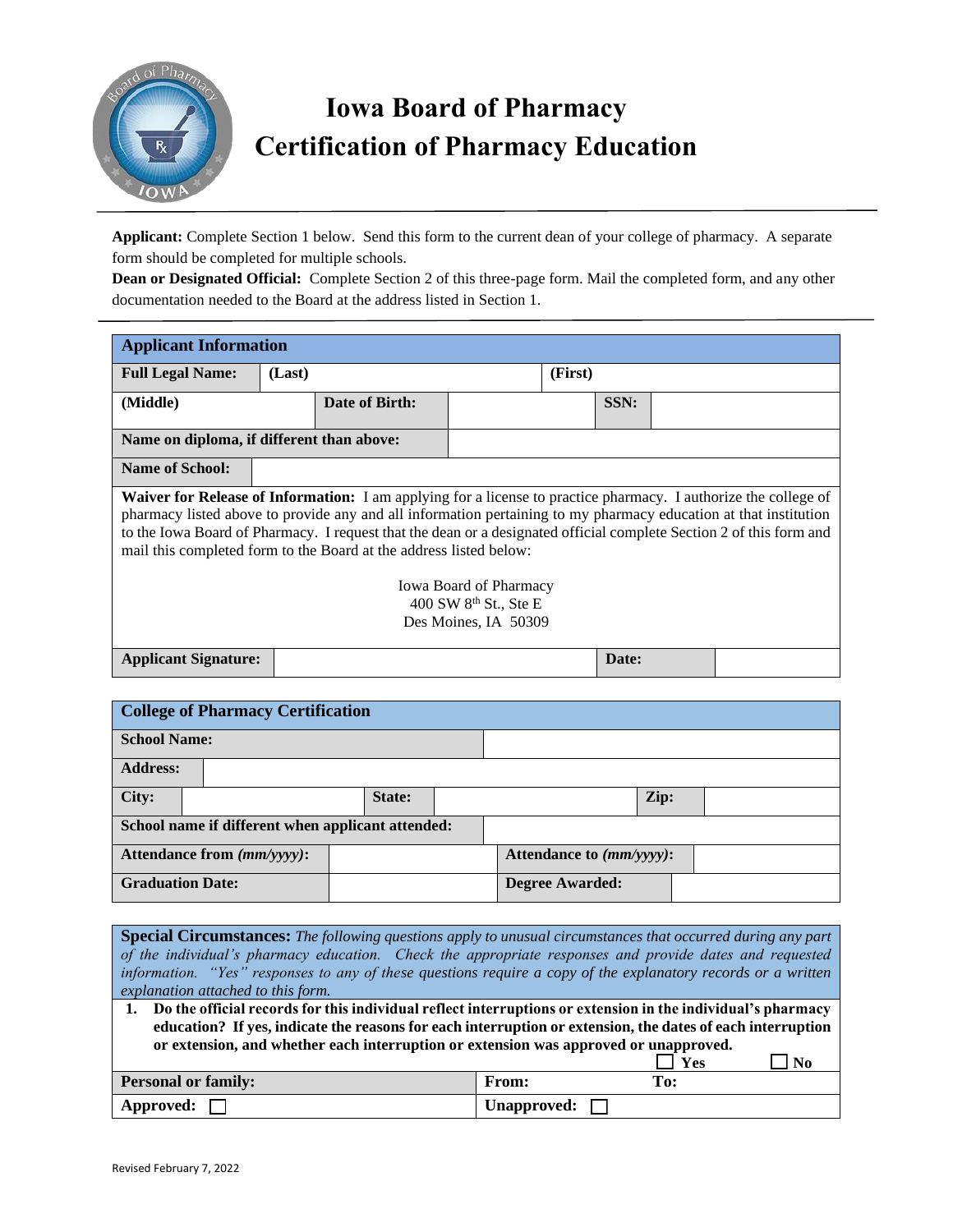| <b>Academic remediation:</b>                                                                                                                                                                                                                                                                                                  | From:              | To:                   |
|-------------------------------------------------------------------------------------------------------------------------------------------------------------------------------------------------------------------------------------------------------------------------------------------------------------------------------|--------------------|-----------------------|
| Approved:                                                                                                                                                                                                                                                                                                                     | <b>Unapproved:</b> |                       |
| <b>Health:</b>                                                                                                                                                                                                                                                                                                                | From:              | To:                   |
| Approved:                                                                                                                                                                                                                                                                                                                     | <b>Unapproved:</b> |                       |
| <b>Financial:</b>                                                                                                                                                                                                                                                                                                             | From:              | To:                   |
| Approved:                                                                                                                                                                                                                                                                                                                     | <b>Unapproved:</b> |                       |
| Participation in a joint degree program:                                                                                                                                                                                                                                                                                      | From:              | To:                   |
| Approved:                                                                                                                                                                                                                                                                                                                     | <b>Unapproved:</b> |                       |
| Participation in a non-research special study:                                                                                                                                                                                                                                                                                | From:              | To:                   |
| Approved:                                                                                                                                                                                                                                                                                                                     | <b>Unapproved:</b> |                       |
| Other:                                                                                                                                                                                                                                                                                                                        | From:              | To:                   |
| Approved:                                                                                                                                                                                                                                                                                                                     | <b>Unapproved:</b> |                       |
| or disciplinary probation during the individual's pharmacy education? If yes, indicate below the<br>reasons for each time of probation and the dates of placement on and removal from probation.<br>Also attach documentation or information of each circumstance and outcome.                                                |                    | Yes<br>N <sub>0</sub> |
| Academic:                                                                                                                                                                                                                                                                                                                     | From:              | To:                   |
|                                                                                                                                                                                                                                                                                                                               | From:              | To:                   |
| <b>Unprofessional Conduct:</b>                                                                                                                                                                                                                                                                                                |                    |                       |
| <b>Behavioral Reasons:</b>                                                                                                                                                                                                                                                                                                    | From:              | To:                   |
| Other:<br>3.<br>Do the official records for this individual reflect that the individual was ever disciplined for                                                                                                                                                                                                              | From:              | To:                   |
| unprofessional conduct/behavioral reasons by the college of pharmacy or parent university? If<br>yes, explain below and/or attach documentation or information of each circumstance and outcome.                                                                                                                              |                    | Yes<br>N <sub>0</sub> |
| Do the official records for the individual reflect that the individual was ever the subject of negative<br>4.<br>reports for behavioral reasons or an investigation by the college of pharmacy or parent university?<br>If yes, explain below and/or attach documentation or information of each circumstance and<br>outcome. |                    | Yes<br>N <sub>0</sub> |